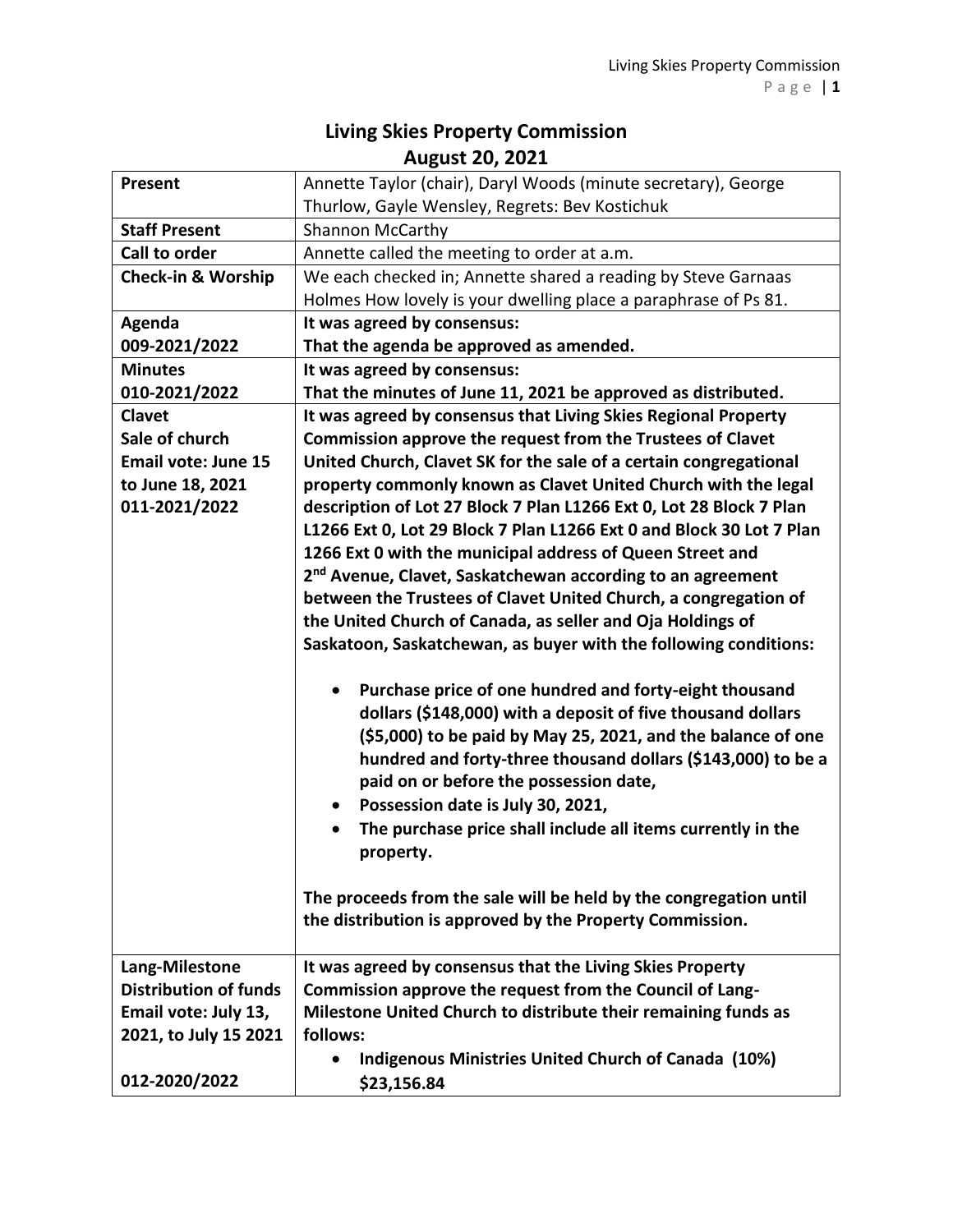|                                                                                                                                                 | <b>Living Skies Regional Council</b><br>$\bullet$<br>\$23,156.84                                                                                                                                                                                                                                                                                                                                                                                                                                                                                                                                                                                                                                                                                                                                                                                                                                                                                                      | (10%)        |
|-------------------------------------------------------------------------------------------------------------------------------------------------|-----------------------------------------------------------------------------------------------------------------------------------------------------------------------------------------------------------------------------------------------------------------------------------------------------------------------------------------------------------------------------------------------------------------------------------------------------------------------------------------------------------------------------------------------------------------------------------------------------------------------------------------------------------------------------------------------------------------------------------------------------------------------------------------------------------------------------------------------------------------------------------------------------------------------------------------------------------------------|--------------|
|                                                                                                                                                 | <b>Living Skies Reginal Council Archives</b><br>\$11,578.42                                                                                                                                                                                                                                                                                                                                                                                                                                                                                                                                                                                                                                                                                                                                                                                                                                                                                                           | (5%)         |
|                                                                                                                                                 | <b>Mission &amp; Service United Church of Canada</b><br>\$11,578.42                                                                                                                                                                                                                                                                                                                                                                                                                                                                                                                                                                                                                                                                                                                                                                                                                                                                                                   | (5%)         |
|                                                                                                                                                 | The remaining funds to be distributed as follows:                                                                                                                                                                                                                                                                                                                                                                                                                                                                                                                                                                                                                                                                                                                                                                                                                                                                                                                     |              |
|                                                                                                                                                 | <b>Milestone Donor's Choice</b>                                                                                                                                                                                                                                                                                                                                                                                                                                                                                                                                                                                                                                                                                                                                                                                                                                                                                                                                       | \$101,000.00 |
|                                                                                                                                                 | <b>Village of Lang</b><br>٠                                                                                                                                                                                                                                                                                                                                                                                                                                                                                                                                                                                                                                                                                                                                                                                                                                                                                                                                           | \$28,000.00  |
|                                                                                                                                                 | <b>Prairie Valley School Division</b><br>$\bullet$                                                                                                                                                                                                                                                                                                                                                                                                                                                                                                                                                                                                                                                                                                                                                                                                                                                                                                                    | \$10,000.00  |
|                                                                                                                                                 | <b>Souris Harbour Rescue Mission Regina</b><br>٠                                                                                                                                                                                                                                                                                                                                                                                                                                                                                                                                                                                                                                                                                                                                                                                                                                                                                                                      | \$5,000.00   |
|                                                                                                                                                 | <b>Carmichael Outreach, Regina</b><br>٠                                                                                                                                                                                                                                                                                                                                                                                                                                                                                                                                                                                                                                                                                                                                                                                                                                                                                                                               | \$5,000.00   |
|                                                                                                                                                 | Lumsden Beach Bible Camp<br>$\bullet$                                                                                                                                                                                                                                                                                                                                                                                                                                                                                                                                                                                                                                                                                                                                                                                                                                                                                                                                 | \$5,000.00   |
|                                                                                                                                                 | <b>Mamaweyatitan Centre, Regina</b><br>٠                                                                                                                                                                                                                                                                                                                                                                                                                                                                                                                                                                                                                                                                                                                                                                                                                                                                                                                              | \$3,000.00   |
|                                                                                                                                                 | <b>Regina Food Bank</b><br>$\bullet$                                                                                                                                                                                                                                                                                                                                                                                                                                                                                                                                                                                                                                                                                                                                                                                                                                                                                                                                  | \$5,000.00   |
|                                                                                                                                                 | <b>Remaining small contingency to Weyburn Food Bank</b><br>$\bullet$                                                                                                                                                                                                                                                                                                                                                                                                                                                                                                                                                                                                                                                                                                                                                                                                                                                                                                  |              |
|                                                                                                                                                 |                                                                                                                                                                                                                                                                                                                                                                                                                                                                                                                                                                                                                                                                                                                                                                                                                                                                                                                                                                       |              |
| <b>Borden United</b><br><b>Church Sale</b><br><b>Email vote: Friday</b><br>August 6, 2021 to<br><b>Monday August 9</b><br>2021<br>013-2020/2022 | It was agreed by consensus that Living Skies Regional Property<br><b>Commission approve the request from the Trustees of Borden</b><br>United Church, Borden, SK for the sale of a certain congregational<br>property of Borden United Church a congregation of the United<br>Church of Canada; property commonly known as Borden United<br>Church with the legal description of Lot 5 Blk 2 Plan H158 and Lot 6<br>Blk 2 Plan 158 and municipal address of 108 Main Street, Borden,<br>SK pursuant to an agreement dated July 29, 2021 between the<br>trustees of Borden United Church as seller and Murray Derbowka as<br>buyer with the following conditions:<br>Sale price of one dollar (\$1.00)<br>Possession date of August 18, 2021<br>$\bullet$<br>Expenses related to the demolition of the building and<br>clean up of the lots be the responsibility of the buyer<br>Costs related to the transfer of the property be the<br>responsibility of the buyer. |              |
| <b>Distribution of funds</b><br><b>Email vote: Friday</b><br>August 6, 2021 to<br><b>Monday August 9</b><br>2021<br>014-2021/2022               | It is agreed by consensus that Living Skies Regional Property<br>Commission approve the distribution of the assets of Borden United<br><b>Church as follows:</b><br>10% to Indigenous ministry and justice work as per Call to<br>$\bullet$<br>the Church #8(b).<br>15% to the regional council for other initiatives of the<br>$\bullet$<br>regional council.                                                                                                                                                                                                                                                                                                                                                                                                                                                                                                                                                                                                        |              |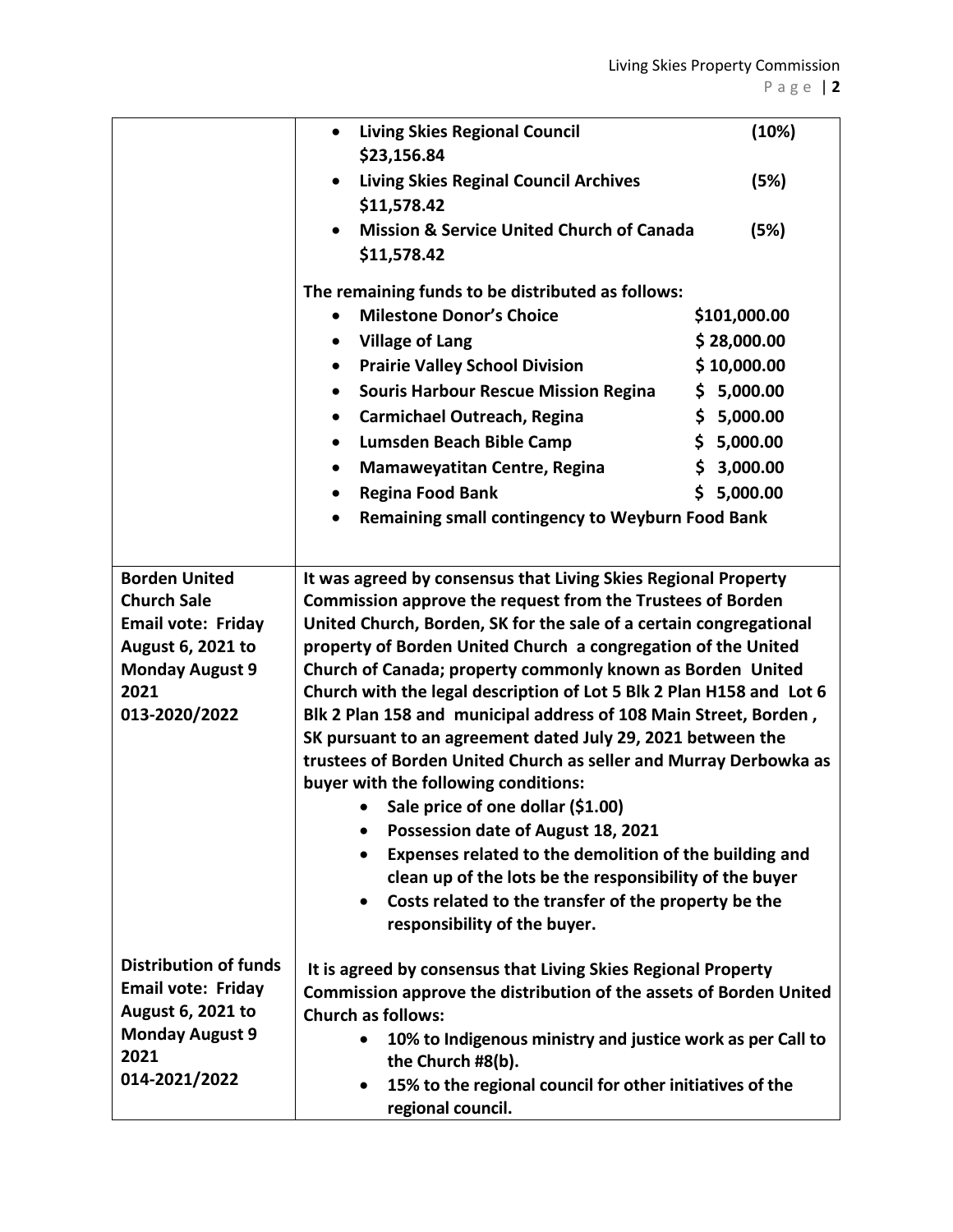|                            | 5% to the regional council archives.                                   |
|----------------------------|------------------------------------------------------------------------|
|                            | 20% to Mission & Service for immediate short-term<br>$\bullet$         |
|                            | operational needs of the work of the church.                           |
|                            | 10% Camp Christopher<br>$\bullet$                                      |
|                            | 5% Oliver Lodge                                                        |
|                            | 5% St. Andrew's College                                                |
|                            | 5% Saskatoon Hospital Chaplaincy                                       |
|                            | 10% Borden Care Home                                                   |
|                            | 10% Borden Firefighters                                                |
|                            | 5% Saskatoon Food Bank                                                 |
|                            |                                                                        |
| <b>Business Arising:</b>   |                                                                        |
| Saskatoon - Third          | Transfer of property is complete                                       |
| <b>Avenue UC</b>           | George had received a proposed final distribution of assets that has   |
| <b>Distribution of</b>     | changed from the distribution originally approved by River Bend        |
| <b>Assets</b>              | Presbytery. We need to ensure that the original donation amounts to    |
|                            | UCC ministries approved by River Bend Presbytery are honoured.         |
|                            | George will work with the numbers and confer with the Trustees to      |
|                            | meet the previously outlined obligations to the best of our abilities. |
| Correspondence:            |                                                                        |
| Sask Energy re             | From Sask Energy re: Cemetery on LSD: 16 NE7 38 27 W2nd (near          |
| <b>Cemetery near</b>       | Prudhomme). Storage caverns for natural gas are located near the       |
| Prudhomme                  | property and Sask Energy wanted a contact person in the event of a     |
|                            | natural disaster. George is maintaining contact.                       |
| Congregational             |                                                                        |
| <b>Property Decisions:</b> |                                                                        |
| <b>Pierceland United</b>   | In order to meet the requirements of ISC in order to complete the      |
| <b>Church</b>              | work done by Northern Spirit Regional Council:                         |
| <b>Sale of Property</b>    | It is agreed by consensus                                              |
| 015-2021/2022              | That the Living Skies Regional Council Property Commission give        |
|                            | approval to Pierceland United Church to sell its property described    |
|                            | as Block 456, Plan BK2352 Village of Pierceland, in the Province of    |
|                            | Saskatchewan to Dean Swanda and Jackie Swanda for the sum of           |
|                            | two thousand dollars (\$2000.00) plus the costs and fees associated    |
|                            | with the sale, possession to take place at the earliest date possible. |
| <b>Penzance United</b>     | Congregation not currently worshipping but want to maintain the        |
| <b>Church</b>              | building. We are recommending that they sell the building to the       |
|                            | village and disband the congregation.                                  |
| <b>Disbanding</b>          |                                                                        |
| <b>Congregations:</b>      |                                                                        |
| <b>Nokomis United</b>      | It was agreed by consensus that Living Skies Regional Council          |
| <b>Church Disband</b>      | concur with the decision of Nokomis United Church to be disbanded      |
| 016-2021/2022              | effective August 20, 2021.                                             |